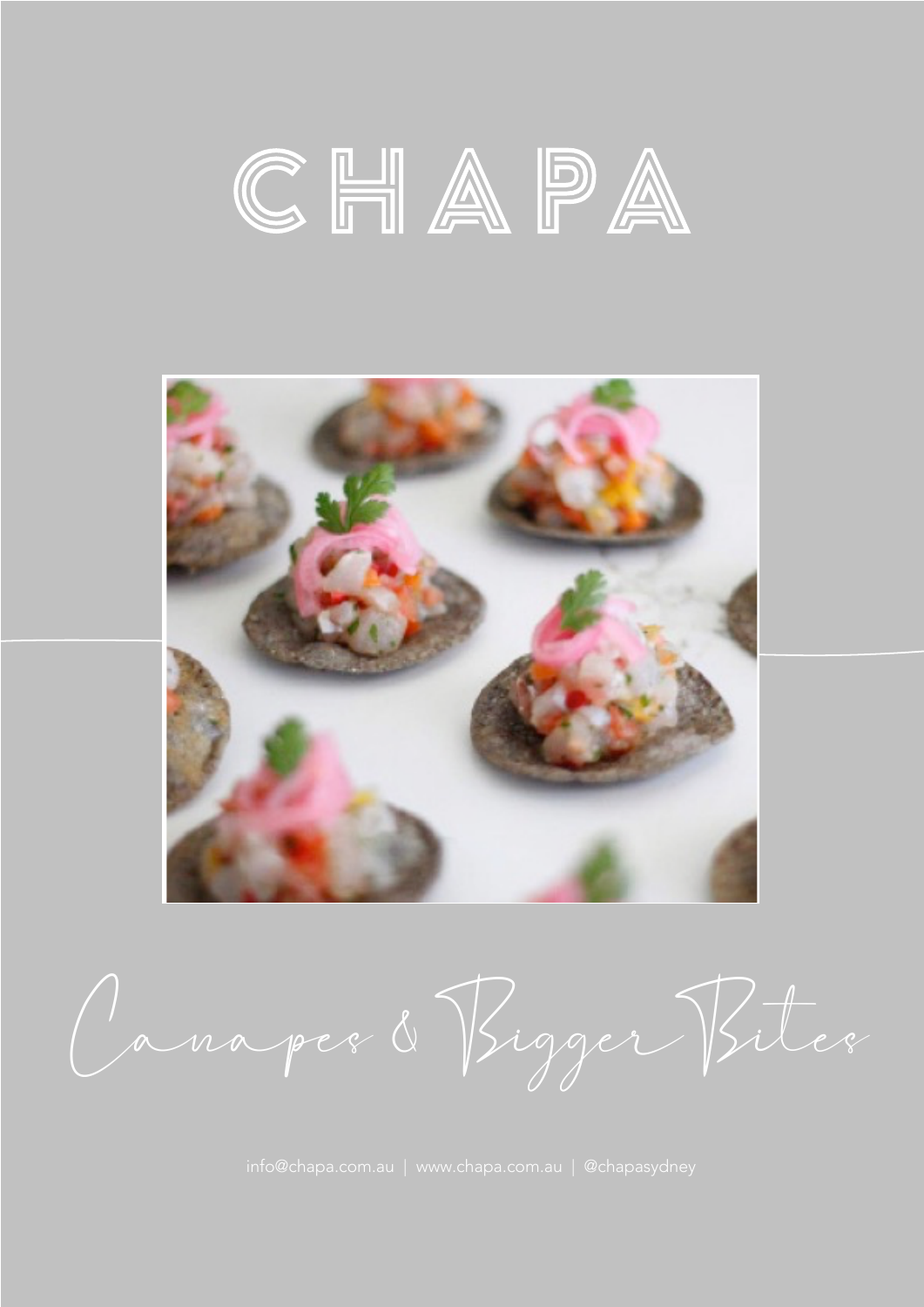

Canapes

Vegetarian

Smoked eggplant, feta & pomegranate on wonton chips (v) Confit heirloom tomatoes bruschetta, sweet black olives & basil (v, df) Lightly battered zucchini flowers w three cheeses & honey (v) Korean vegetable pancake w pickled daikon (v, df) Grilled baby corn skewer, miso kewpie, furikake (v, gf, df) Beetroot tartare, tapioca cracker, crème fraiche, cured egg yolk (v, gf)

Seafood

Prawn & king fish ceviche, salsa golf, avocado, corn, on toasted tortillas (gf, df) Fresh shucked Oysters, eschallot mignonette (gf, df) Crystal Bay smoked prawns w saffron aioli (gf,df) Crab & finger lime on olive oil cracker Scallop crudo, pickled cucumber, shisho powder (gf,df) Seared trout skewer w wakame & ponzu dressing (gf,df) Coriander & sesame crusted tuna w avocado, wasabi, sorrel (gf,df) Tempura barramundi w mirin soy sauce (df) King Prawn toast w chives, shallots & sesame (df) Cured trout w avo, radish & dill (gf,df)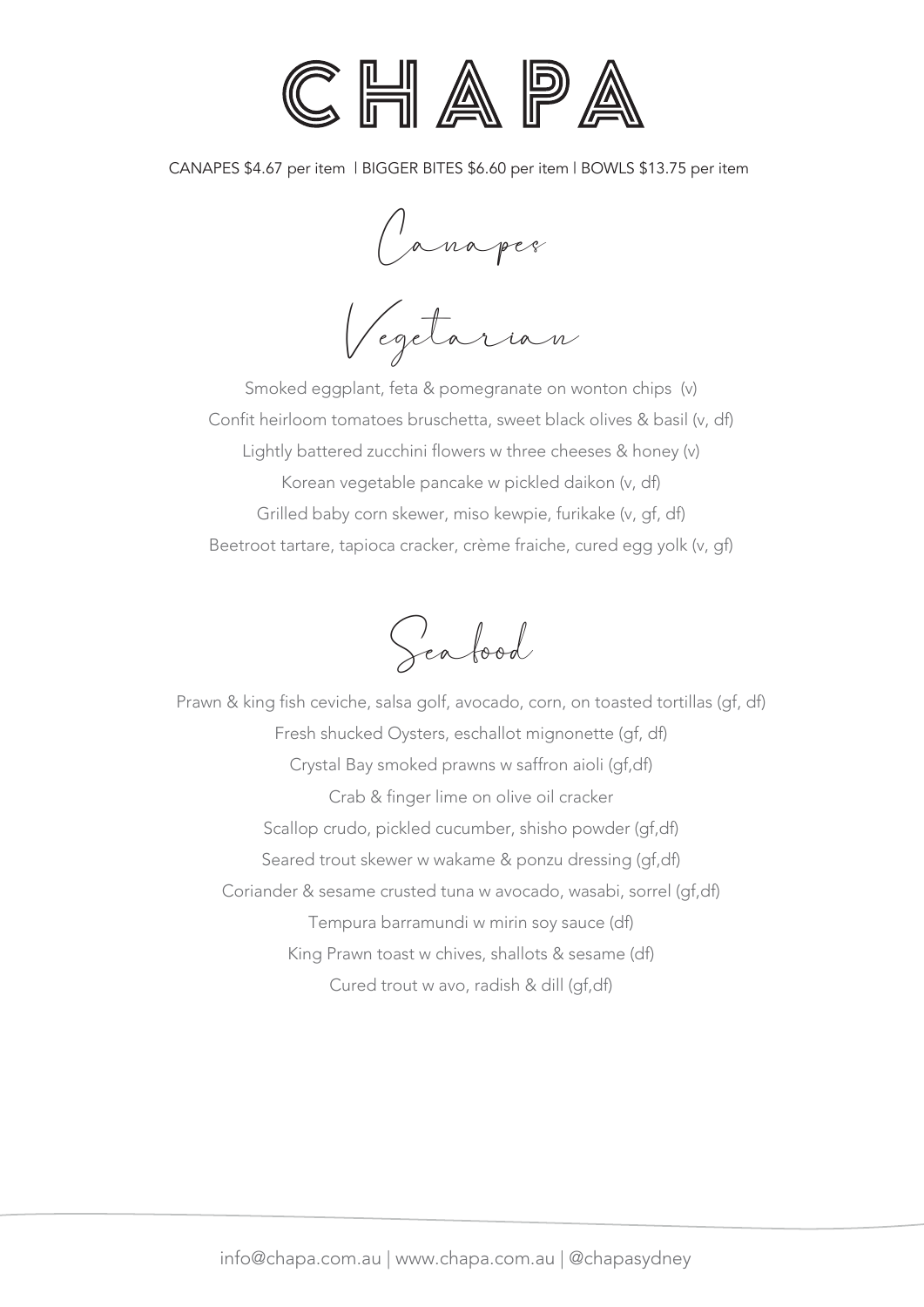

Canapes

Poultry

Karaage style fried chicken w sriracha mayo Chicken liver pate, currants, watercress on toast Crispy wonton w plum glazed duck & pickled ginger (df) Sticky plum glazed quail (gf, df) Betal leaf, smoked cured duck, grapefruit, peanuts, coconut (gf,df) Chicken yakitori w candied chilli (gf,df)

Meat

Miniature Yorkshire puddings w rare beef, special sauce & zucchini pickle Hand cut Steak tartare on toasted brioche Jamón Serrano & Manchego Croquets w paprika mayo Braised beef arepas w guacamole, chimichurri & queso fresco (gf) Veal schnitzels bites w dijon mustard Mini wagyu 'TIGER PIE', potato mash, smashed peas, gravy Grilled Cowra lamb on rosemary skewers & mint yogurt (gf) Hashbrown, roasted pork tenderloin, bacon jam, chervil (gf, df) Croque monsieur, smoked ham, gruyere, dijon, bechamel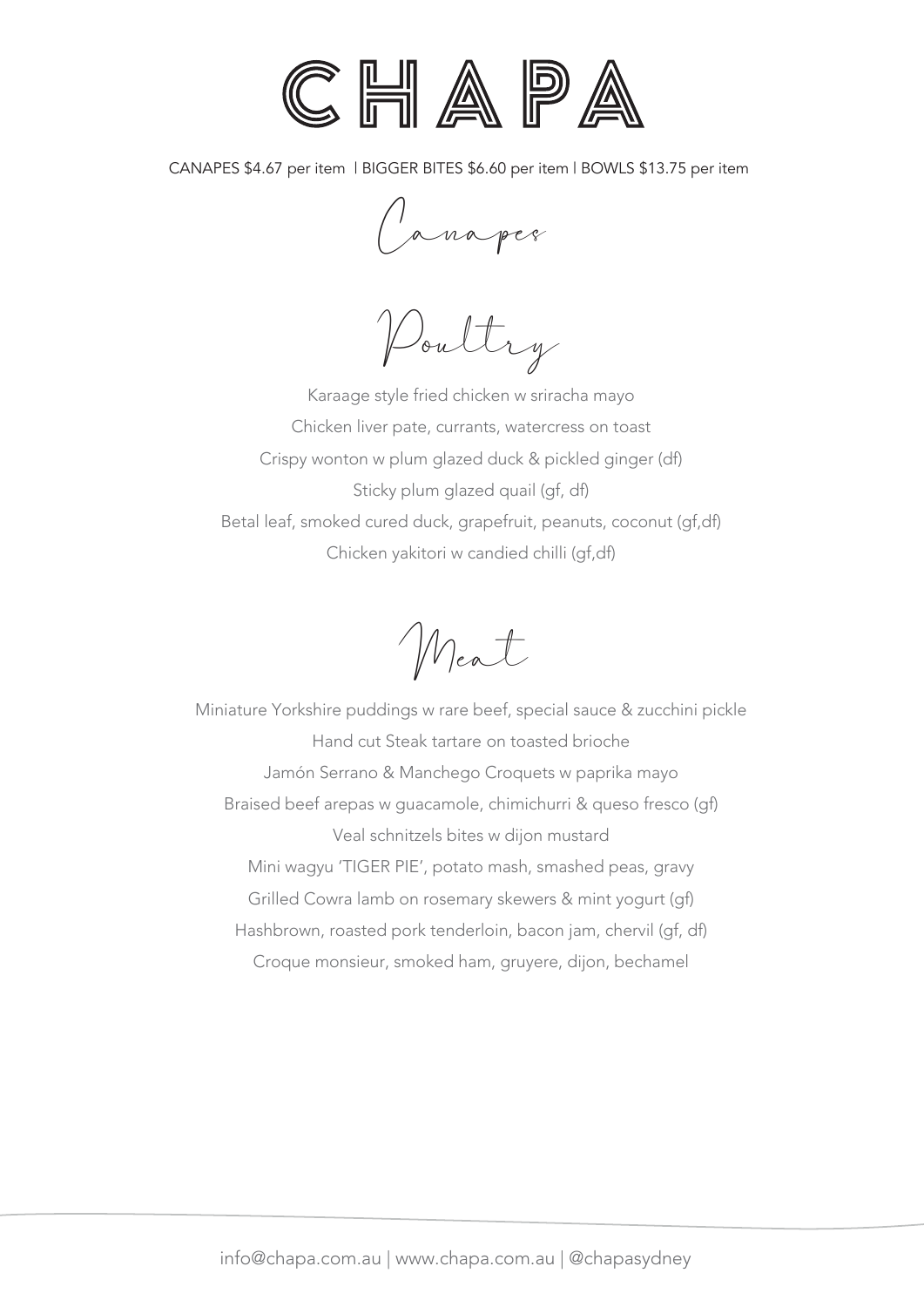

Bigger Bites

Snapper Baja tacos, chipotle mayo, coriander & slaw (df) Lamb cutlet w pistachio salsa, pickled spanish onion (\$4 extra each) (qf,df) Miniature Boston lobster roll on brioche bun (\$10 each) Cheese and corn empanadas (v) Mini wagyu burger, American cheese, pickles, mustard, special sauce Xinjiang lamb rump skewers (gf,df) Cubano, roast pork, ham, American mustard, Swiss cheese, dill, pickles BBQ Teriyaki beef tri-tip skewers w ginger relish (df) Chicken schnitzel sandwich w caper mayo & dill (df)

Bowls

House gnocchi, San Marzano tomatoes, marinated artichoke hearts & basil (vg) Grilled sirloin steak w parsley fennel sauce & house fries (gf, df) Chicken roulade, house KFC gravy, cured kale Israeli chickpea falafel, tabbouleh & quinoa, tahini dressing, dukkah (v, df) Roasted pork belly, charred cipollini onions, coriander salsa & peanuts (gf, df) Duck, lychee & pineapple Thai red curry w jasmine rice (gf,df) Barramundi w coconut rice, lime relish, yuca chips (gf,df) Snapper & prawn pierogi, bisque sauce, chilli Grilled lamb rump, chimichurri & Russian potato salad (gf,df)